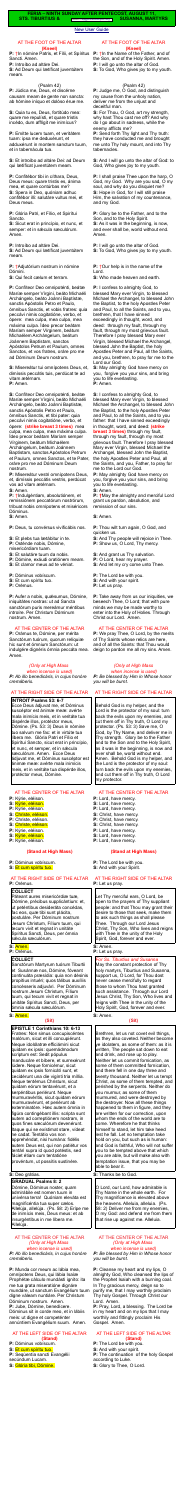### **GOSPEL Luke 19: 41-47**

In illo témpore: Cum appropinquáret Jesus Jerúsalem, videns civitátem, flevit super illam, dicens: Quia si cognovísses et tu, et quidem in hac die tua, quæ ad pacem tibi, nunc autem abscóndita sunt ab óculis tuis. quía vénient dies in te: et circúmdabunt te inimíci tui vallo, et circúmdabunt te: et coangustábunt te úndique: et ad terram prostérnent te, et fílios tuos, qui in te sunt, et non relínquent in te lápidem super lápidem: eo quod non cognóveris tempus visitatiónis tuæ. Et ingréssus in templum, cœpit ejícere vendéntes in illo, et eméntes, dicens illis: Scriptum est: Quia domus mea domus oratiónis est. Vos autem fecístis illam spelúncam Iatrónum. Et erat docens quotídie in templo.

**S:** Laus tibi, Christe. **P:** Per evangélica dicta deleántur nostra delícta.

# AT THE CENTER OF THE ALTAR

**P:** Dóminus vobíscum.

**S:** Et cum spíritu tuo.

**P:** Orémus.

#### **(Sit)**

**OFFERTORY Psalms 18: 9-12** Justítiæ Dómini rectæ, lætificántes corda, et judícia ejus dulcióra super mel et favum: nam et servus tuus custódit ea.

**P:** Súscipe, sancte Pater, omnípotens ætérne Deus, hanc immaculátam hóstiam, quam ego indígnus fámulus tuus óffero tibi, Deo meo vivo et vero, pro innumerabílibus peccátis, et offensiónibus, et negligéntiis meis, et pro ómnibus circumstántibus, sed et pro ómnibus fidélibus christiánis vivis atque defúnctis: ut mihi, et illis profíciat ad salútem in vitam ætérnam. Amen.

#### AT THE RIGHT SIDE OF THE ALTAR

**P:** Deus, qui humánæ substántiæ dignitátem mirabíliter condidísti, et mirabílius reformásti: da nobis per hujus aquæ et vini mystérium, ejus divinitátis esse consórtes, qui humanitátis nostræ fíeri dignátus est párticeps, Jesus Christus Fílius tuus Dóminus noster: Qui tecum vivit et regnat in unitáte Spíritus Sancti, Deus: per ómnia sǽcula sæculórum. Amen.

AT THE CENTER OF THE ALTAR

**P:** Offérimus tibi, Dómine, cálicem salutáris tuam deprecántes cleméntiam: ut in conspéctu divínæ majestátis tuæ, pro nostra, et totíus mundi salúte cum odóre suavitátis ascéndat. Amen. In spíritu humilitátis, et in ánimo contríto suscipiámur a te, Dómine, et sic fiat sacrifícium nostrum in conspéctu tuo hódie, ut pláceat tibi, Dómine Deus. Veni, sanctificátor omnípotens ætérne Deus: et bénedic hoc sacrifícium, tuo sancto nómini præparátum.

#### *(Only at High Mass when incense is used)*

*P: Per intercessiónem beáti Michǽlis Archángeli, stantis a dextris altáris incénsi, et ómnium electórum suórum, incénsum istud dignétur Dóminus benedícere, et in odórem suavitátis accípere. Per Christum Dóminum nostrum. Amen.*

*P: Incénsum istud a te benedíctum, ascéndat ad te, Dómine, et descéndat super nos misericórdia tua. P: Dirigátur, Dómine, orátio mea, sicut incénsum, in conspéctu tuo: elev*á*tio m*á*nuum me*á*rum sacrifícium vespertínum. Pone, Dómine, custódiam ori meo, et óstium circumstántiæ l*á*biis meis: ut non declínet cor meum in verba malítiæ, ad excusándas excusatiónes in peccátis. P: Accéndat in nobis Dóminus ignem sui amóris, et flamma ætérnæ caritátis. Amen.*

**P:** Sanctus *a*, Sanctus *a*, Sanctus *a*, Dóminus Deus Sábaoth. Pleni sunt cæli et terra glória tua. Hosánna in excélsis. †Benedíctus qui venit in nómine Dómini. Hosánna in excélsis.

#### AT THE RIGHT SIDE OF THE ALTAR

**P:** Lavábo inter innocéntes manus meas: et circumdábo altáre tuum, Dómine: Ut áudiam vocem laudis, et enárrem univérsa mirabília tua. Dómine, diléxi decórem domus tuæ, et locum habitatiónis glóriæ tuæ. Ne perdas cum ímpiis, Deus, ánimam meam, et cum viris sánguinum vitam meam: In quorum mánibus iniquitátes sunt: déxtera eórum repléta est munéribus. Ego autem in innocéntia mea ingréssus sum: rédime me, et miserére mei. Pes meus stetit in dirécto: in ecclésiis benedícam te, Dómine. Glória Patri, et Filio, et Spirítui Sancto. Sicut erat in princípio, et nunc, et semper: et in sécula sæculórum. Amen.

# AT THE CENTER OF THE ALTAR

**P:**  $\triangle$  Hanc ígitur oblatiónem servitútis nostræ, sed et cunctæ famíliæ tuæ, quǽsumus, Dómine, ut placátus accípias: diésque nostros in tua pace dispónas, atque ab ætérna damnatióne nos éripi, et in electórum tuórum júbeas grege numerári. Per Christum Dóminum nostrum. Amen.

**P:** Súscipe, sancta Trínitas, hanc oblatiónem, quam tibi offérimus ob memóriam passiónis, resurrectiónis, et ascensiónis Jesu Christi Dómini nostri: et in honórem beátæ Maríæ semper Vírginis, et beáti Joánnis Baptístæ, et sanctórum Apostolórum Petri et Pauli, et istórum, et ómnium Sanctórum: ut illis profíciat ad honórem, nobis autem ad salútem: et illi pro nobis intercédere dignéntur in cælis, quorum memóriam ágimus in terris. Per eúndem Christum Dóminum nostrum. Amen.

**P:** Receive, O Holy Father, almighty and eternal God, this spotless host, which I, Thine unworthy servant, offer unto Thee, my living and true God, for my innumerable sins, offenses, and negligences, and for all here present; and also for all faithful Christians both living and dead, that it may profit me and them for salvation unto life everlasting. Amen.

concélebrant. Cum quibus et nostras voces, ut admítti júbeas deprecámur, súpplici confessióne dicéntes:

# **(Kneel)**

#### **THE ROMAN CANON** *(silently)*

**P:** Te ígitur, clementíssime Pater, per Jesum Christum Fílium tuum, Dóminum nostrum, súpplices rogámus, ac pétimus uti accépta hábeas, et benedícas, hæc dona, hæc múnera, hæc sancta sacrifícia illibáta, in primis, quæ tibi offérimus pro Ecclésia tua sancta cathólica: quam pacificáre, custodíre, adunáre, et régere dignéris toto orbe terrárum: una cum fámulo tuo Papa nostro **N.**, et Antístite nostro **N.,** et ómnibus orthodóxis, atque cathólicæ et apostólicæ fidei cultóribus.

**P:** Meménto, Dómine, famulórum, famularúmque tuárum **N.**, et **N.**, et ómnium circumstántium, quorum tibi fides cógnita est, et nota devótio, pro quibus tibi offérimus: vel qui tibi ófferunt hoc sacrifícium laudis, pro se, suísque ómnibus: pro redemptióne animárum suárum, pro spe salútis et incolumitátis suæ: tibíque reddunt vota sua ætérno Deo, vivo et vero.

**P:** Communicántes, et memóriam venerántes, in primis gloriósæ semper Vírginis Maríæ, Genitrícis Dei et Dómini nostri Jesu Christi: sed et beáti Joseph, ejúsdem Vírginis Sponsi, et beatórum Apostolórum ac Mártyrum tuórum, Petri et Pauli, Andréæ, Jacóbi, Joánnis, Thomæ, Jacóbi, Philíppi, Bartholomǽi, Matthǽi, Simónis, et Thaddǽi: Lini, Cleti, Cleméntis, Xysti, Cornélii, Cypriáni, Lauréntii, Chrysógoni, Joánnis et Pauli, Cosmæ et Damiáni, et ómnium Sanctórum tuórum; quorum méritis precibúsque concédas, ut in ómnibus protectiónis tuæ muniámur auxílio. Per eúndem Christum Dóminum nostrum. Amen.

At that time, when Jesus drew near to Jerusalem, seeing the city, He wept over it, saying: If thou also hadst known, and that in this thy day, the things that are to thy peace: but now they are hidden from thy eyes. For the days shall come upon thee, and thine enemies shall cast a trench about thee on every side, and beat thee flat to the ground, and thy children who are in thee; and they shall not leave in thee a stone upon a stone, because thou hast not known the time of thy visitation. And entering into the temple, He began to cast out them that sold therein, and them, that bought, saying to them: It is written, "My house is the house of prayer, but you have made it a den of thieves." And He was teaching daily in the temple.

**S:** Praise to Thee, O Christ. **P:** May our offenses be erased by the words of the Gospel.

### AT THE CENTER OF THE ALTAR

**P:** The Lord be with you. **S:** And with your spirit. **P:** Let us pray.

#### **(Sit)**

The justices of the Lord are right, rejoicing hearts, and His judgments sweeter than honey and the honeycomb: for Thy servant keeps them.

|                                                                                                                                                                                                                                                                                                                                                                                                                   | Amen.                                                                                                                                                                                                                                                                                                                                                                                                                    |
|-------------------------------------------------------------------------------------------------------------------------------------------------------------------------------------------------------------------------------------------------------------------------------------------------------------------------------------------------------------------------------------------------------------------|--------------------------------------------------------------------------------------------------------------------------------------------------------------------------------------------------------------------------------------------------------------------------------------------------------------------------------------------------------------------------------------------------------------------------|
| <b>P</b> : Oráte fratres: ut meum ac vestrum<br>sacrifícium acceptábile fiat apud Deum<br>Patrem omnipoténtem.<br>S: Suscípiat Dóminus sacrifícium de<br>mánibus tuis ad laudem, et glóriam<br>nóminis sui, ad utilitátem quoque<br>nostram, totiúsque Ecclésiæ suæ<br>sanctæ.<br>P: Amen.                                                                                                                        | P: Pray brethren, that my sacrifice and<br>yours may be acceptable to God the<br>Father almighty.<br>S: May the Lord receive the sacrifice<br>from your hands, to the praise and<br>glory of His name, to our benefit, and<br>that of all His holy Church.<br>P: Amen.                                                                                                                                                   |
| <b>SECRET</b> (silently)                                                                                                                                                                                                                                                                                                                                                                                          |                                                                                                                                                                                                                                                                                                                                                                                                                          |
| Concéde nobis, quésumus, Dómine,<br>hæc digne frequentáre mystéria: quia<br>quóties hujus hóstiæ commemorátio<br>celebrátur, opus nostræ redemptiónis<br>exercétur. Per Dóminum nostrum<br>Jesum Christum, Fílium tuum, qui<br>tecum vivit et regnat in unitate<br>Spíritus Sancti, Deus, per ómnia<br>sæcula sæculórum.                                                                                          | Grant to us, we beseech Thee, O<br>Lord, that we may worthily frequent<br>these mysteries: for as often as the<br>memorial of this Victim is celebrated,<br>the work of our redemption is<br>wrought. Through our Lord Jesus<br>Christ, Thy Son, Who lives and reigns<br>with Thee in the unity of the Holy<br>Spirit, God, forever and ever.                                                                            |
| <b>SECRET</b> (silently)<br>Adésto, Dómine, précibus pópuli tui,<br>adésto munéribus: ut, quæ sacris<br>sunt obláta mystériis, tuórum tibi<br>pláceant intercessióne Sanctórum.<br>Per Dóminum nostrum Jesum<br>Christum, Fílium tuum, qui tecum vivit<br>et regnat in unitáte Spíritus Sancti,<br>Deus,                                                                                                          | For Ss. Tiburtius and Susanna<br>Listen, O Lord, to the prayers of Thy<br>people; look with favor on their<br>offerings, that those things which are<br>offered in the sacred mysteries may<br>please Thee by the intercession of<br>Thy saints. Through our Lord Jesus<br>Christ, Thy Son, Who lives and reigns<br>with Thee in the unity of the Holy<br>Spirit, God,                                                   |
| (aloud, to conclude the Secret Prayer)<br>P:  per ómnia sæcula sæculórum.<br><b>(Stand at High Mass)</b><br>S: Amen.<br>P: Dóminus vobíscum.<br>S: Et cum spíritu tuo.<br><b>P:</b> Sursum corda.<br>S: Habémus ad Dóminum.<br>P: Grátias agámus Dómino Deo<br>nostro.<br>S: Dignum et justum est.                                                                                                                | <b>P:</b> forever and ever.<br><b>(Stand at High Mass)</b><br>S: Amen.<br><b>P:</b> The Lord be with you.<br>S: And with your spirit.<br><b>P:</b> Lift up your hearts.<br>S: We have lifted them up to the Lord.<br>P: Let us give thanks to the Lord our<br>God.<br><b>S:</b> It is fitting and just.                                                                                                                  |
|                                                                                                                                                                                                                                                                                                                                                                                                                   |                                                                                                                                                                                                                                                                                                                                                                                                                          |
| <b>COMMON PREFACE</b><br>Vere dignum et justum est, æquum et<br>salutáre, nos tibi semper, et ubíque<br>grátias ágere: Dómine sancte, Pater<br>omnípotens, ætérnæ Deus: per<br>Christum Dóminum nostrum. Per<br>quem majestátem tuam laudant<br>Ángeli, adórant Dominatiónes,<br>tremunt Potestátes. Cæli<br>cælorúmque Virtútes, ac beáta<br>Séraphim, sócia exsultatióne<br>concélebrant. Cum quibus et nostras | It is truly fitting and just, proper and<br>beneficial, that we should always and<br>everywhere, give thanks unto Thee,<br>holy Lord, Father almighty,<br>everlasting God, through Christ our<br>Lord. Through whom the Angels<br>praise Thy majesty, the Dominations<br>adore, the Powers tremble: the<br>heavens and the hosts of heaven,<br>and the blessed Seraphim, together<br>celebrate in exultation. With whom, |

# AT THE RIGHT SIDE OF THE ALTAR

**P:** O God, Who wonderfully formed the dignity of human nature, and more wonderfully restored it, grant us through the mystery of this water and wine, to be made participants of His divinity, Who condescended to become a partaker of our humanity, Jesus Christ, Thy Son, our Lord, Who with Thee, lives and reigns in the unity of the Holy Spirit, God, forever and ever. Amen.

#### AT THE CENTER OF THE ALTAR

**P:** We offer Thee, O Lord, the chalice of salvation, pleading Thy clemency, that it may ascend in the sight of Thy divine majesty, with a sweet fragrance, for our salvation and for that of the whole world. Amen. In a humble spirit and a contrite heart may we be received by Thee, O Lord, and let our sacrifice be so made in Thy sight this day that it may please Thee, O Lord God. Come, O sanctifier, almighty and eternal God, and bless this sacrifice prepared for Thy holy name.

#### *(Only at High Mass when incense is used)*

*P: By the intercession of blessed Michael the Archangel, who stands at the right hand of the altar of incense, and of all His elect, may the Lord deign to bless this incense, and to receive it as a sweet fragrance, through Christ our Lord.*

*P: May this incense, blessed by Thee, ascend to Thee, O Lord, and may Thy mercy descend upon us.*

*P: Let my prayer be directed, O Lord, as incense in Thy sight, the lifting up of my hands as an evening sacrifice. Set a watch, O Lord, before my mouth: and a door round about my lips: that my heart may not incline to evil words: to make excuses in sins.*

*P: May the Lord enkindle in us the fire of His love and the flame of everlasting charity. Amen.*

# AT THE RIGHT SIDE OF THE ALTAR

**P:** I will wash my hands among the innocent, and I will compass Thine altar, O Lord, that I may hear the voice of praise: and tell of all Thy wondrous deeds. I have loved, O Lord, the beauty of Thy house and the place where Thy glory dwelleth. Destroy not my soul, O God, with the wicked, nor my life with men of blood. In whose hands are iniquities, their right hand is full with gifts. But I have walked in my innocence: redeem me, and have mercy on me. My foot has stood on the right path; in the churches I will bless Thee, O Lord. Glory be to the Father, and to the Son, and to the Holy Spirit. As it was in the beginning, is now, and ever shall be, world without end. Amen.

AT THE CENTER OF THE ALTAR **P:** Receive, O holy Trinity, this oblation which we offer to Thee in remembrance of the Passion, Resurrection, and Ascension of Our Lord Jesus Christ, and in honor of blessed Mary, ever Virgin, blessed John the Baptist, the holy Apostles Peter and Paul, and of these and of all the Saints; that it may avail unto their honor and our salvation, and may they deign to intercede in heaven for us who honor their memory here on earth. Through the same Christ, our Lord.

we pray Thee, command that our

voices of supplication also be

admitted in confessing Thee saying:

#### **(Kneel)**

**P:** Holy, holy, holy, Lord God of Hosts! Heaven and earth are filled with Thy glory. Hosanna in the highest! †Blessed is He Who comes in the name of the Lord. Hosanna in the highest!

# **THE ROMAN CANON**

**P:** Therefore, most merciful Father, we humbly pray and entreat Thee, through Jesus Christ, Thy Son, Our Lord, that Thou would accept and bless these gifts, these offerings, these holy and spotless sacrifices, which, in the first place, we offer Thee for Thy holy Catholic Church: deign to pacify, to guard, to unite, and to govern her throughout the world, together with Thy servant **N.**, our Pope, and **N.**, our Bishop; and all orthodox believers of the Catholic and apostolic faith.

**P:** Be mindful, O Lord, of Thy servants and handmaids **N.** and **N.**, and of all here present, whose faith and devotion are known unto Thee, for whom we offer, or who offer to Thee, this sacrifice of praise for themselves, and for all their own, for the redemption of their souls, for their hope of salvation and safety; and who pay their vows to Thee, the everlasting, living, and true God.

**P:** Having communion with, and venerating first of all the memory of the glorious and ever Virgin Mary, Mother of our God and Lord Jesus Christ; and also of blessed Joseph, Spouse of the same Virgin, and of Thy blessed Apostles and Martyrs, Peter and Paul, Andrew, James, John, Thomas, James, Philip, Bartholomew, Matthew, Simon and Thaddeus; of Linus, Cletus, Clement, Sixtus, Cornelius, Cyprian, Lawrence, Chrysogonus, John and Paul, Cosmas and Damian, and all Thy Saints, by whose merits and prayers, grant that in all things we may be defended by the help of Thy protection. Through the same Christ, our Lord. Amen.

**P:** We therefore beseech Thee, O Lord, to graciously accept this oblation of our service, as also of Thy entire family; dispose our days in Thy peace, save us from eternal damnation, and command that we be numbered in the flock of Thine elect. Through Christ our Lord. Amen.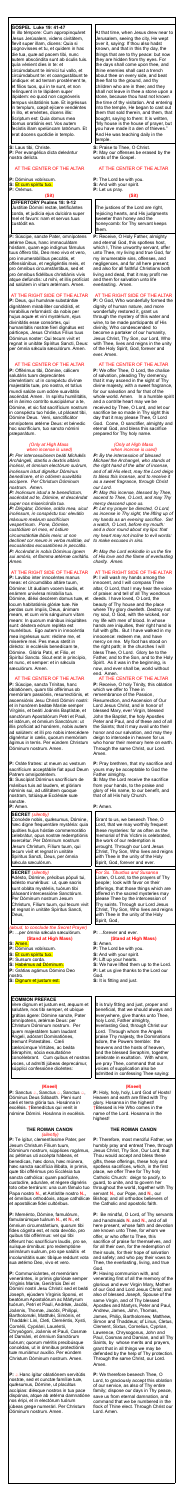**P:** Quam oblatiónem tu, Deus, in ómnibus, quǽsumus, benedíctam, adscríptam, ratam, rationábilem, acceptabilémque fácere dignéris: ut nobis Corpus, et Sanguis fiat dilectíssimi Fílii tui Dómini nostri Jesu Christi.

Accípite, et manducáte ex hoc omnes, HOC EST ENIM CORPUS MEUM.  $\bigoplus \bigoplus \bigoplus$ 

**P:** Qui prídie quam paterétur, accépit panem in sanctas, ac venerábiles manus suas, et elevátis óculis in cælum ad te Deum Patrem suum omnipoténtem, tibi grátias agens, benedíxit, fregit, dedítque discípulis suis, dicens:

**P:** Símili modo postquam cænátum est, accípiens et hunc præclárum Cálicem in sanctas ac venerábiles manus suas: item tibi grátias agens, benedíxit, dedítque discípulis suis, dicens:

Accípite, et bíbite ex eo omnes, HIC EST ENIM CALIX SÁNGUINIS MEI, NOVI ET AETÉRNI

TESTAMÉNTI: MYSTÉRIUM FÍDEI: QUI PRO VOBIS ET PRO MULTIS EFFUNDÉTUR IN REMISSIÓNEM PECCATÓRUM.

Hæc quotiescúmque fecéritis, in mei memóriam faciétis.

#### $A A A$

**P:** Unde et mémores, Dómine, nos servi tui, sed et plebs tua sancta, ejúsdem Christi Fílii tui Dómini nostri tam beátæ passiónis, nec non et ab ínferis resurrectiónis, sed et in cælos gloriósæ ascensiónis: offérimus præcláræ majestáti tuæ de tuis donis, ac datis, hóstiam puram, hóstiam sanctam, hóstiam immaculátam, Panem sanctum vitæ ætérnæ, et Cálicem salútis perpétuæ.

**P:** Supra quæ propítio ac seréno vultu respícere dignéris; et accépta habére, sícuti accépta habére dignátus es múnera púeri tui justi Abel, et sacrifícium Patriárchæ nostri Ábrahæ: et quod tibi óbtulit summus sacérdos tuus Melchísedech, sanctum sacrifícium, immaculátam hóstiam.

*(aloud, to conclude the Canon)* **P:** Per ómnia sæcula sæculórum.

**P:** Líbera nos, quésumus, Dómine, ab ómnibus malis, prætéritis,

præséntibus, et futúris: et intercedénte beáta et gloriósa semper Vírgine Dei Genitríce María, cum beátis Apóstolis tuis Petro et Paulo, atque Andréa, et ómnibus Sanctis, da propítius pacem in diébus nostris: ut ope misericórdiæ tuæ adjúti, et a peccáto simus semper líberi et ab omni perturbatióne secúri. Per eúndem Dominum nostrum Jesum Christum Fílium tuum. Qui tecum vivit et regnat in unitáte Spíritus Sancti, Deus, per ómnia sæcula sæculórum.

**P:** Súpplices te rogámus, omnípotens Deus: jube hæc perférri per manus sancti Ángeli tui in sublíme altáre tuum, in conspéctu divínæ majestátis tuæ: ut quotquot, ex hac altáris participatióne sacrosánctum Fílii tui, Corpus, et Sánguinem sumpsérimus, omni benedictióne cælésti et grátia repleámur. Per eúndem Christum Dóminum nostrum. Amen.

#### **P:** Meménto étiam, Dómine,

famulórum, famularúmque tuarum **N.** et **N.** qui nos præcessérunt cum signo fídei, et dórmiunt in somno pacis. Ipsis, Dómine, et ómnibus in Christo quiescéntibus, locum refrigérii, lucis et pacis, ut indúlgeas, deprecámur. Per eúndem Christum Dóminum nostrum. Amen.

**P:** Nobis quoque peccatóribus fámulis tuis, de multitúdine miseratiónum tuárum sperántibus, partem áliquam, et societátem donáre dignéris, cum tuis sanctis Apóstolis et Martýribus: cum Joánne, Stéphano, Matthía, Bárnaba, Ignátio, Alexándro, Marcellíno, Petro, Felicitáte, Perpétua, Ágatha, Lúcia, Agnéte, Cæcília, Anastásia, et ómnibus Sanctis tuis: intra quorum nos consórtium, non æstimátor mériti, sed véniæ, quæsumus, largítor admítte. Per Christum Dóminum nostrum.

**P:** Per quem hæc ómnia, Dómine, semper bona creas, sanctíficas, vivíficas, benedícis, et præstas nobis. Per ipsum, et cum ipso, et in ipso, est tibi Deo Patri omnipoténti, in unitáte Spíritus Sancti, omnis honor, et glória.

Dómine, non sum dignus  $\triangle$ , ut intres sub tectum meum: sed tantum dic verbo, et sanábitur ánima mea. Dómine, non sum dignus  $\triangle$ , ut intres sub tectum meum: sed tantum dic verbo, et sanábitur ánima mea. Dómine, non sum dignus  $\triangle$ , ut intres sub tectum meum: sed tantum dic verbo, et sanábitur ánima mea.

# **(Stand at High Mass)**

**S:** Amen.

**P:** Orémus. Præcéptis salutáribus móniti, et divína institutióne formáti, audémus dícere:

Pater noster, qui es in cælis: Sanctificétur nomen tuum: Advéniat regnum tuum: Fiat volúntas tua, sicut in cælo, et in terra. Panem nostrum quotidiánum da nobis hódie: Et dimítte nobis débita nostra, sicut et nos dimíttimus debitóribus nostris. Et ne nos indúcas in tentatiónem: **S:** Sed líbera nos a malo.

**P:** Amen

#### **S:** Amen.

**P:** Pax Dómini sit semper vobíscum.

# **S:** Et cum spíritu tuo. **(Kneel at High Mass)**

**P:** Hæc commíxtio, et consecrátio Córporis et Sánguinis Dómini nostri Jesu Christi fiat accipiéntibus nobis in vitam ætérnam. Amen.

Agnus Dei, qui tollis peccáta mundi: **(strike breast)** miserére nobis.

Agnus Dei, qui tollis peccáta mundi: **(strike breast)** miserére nobis.

Agnus Dei, qui tollis peccáta mundi: **(strike breast)** dona nobis pacem.

**P:** Dómine Jesu Christe, qui dixísti Apóstolis tuis: Pacem relínquo vobis, pacem meam do vobis: ne respícias peccáta mea, sed fidem Ecclésiæ tuæ: eámque secúndum voluntátem tuam pacificáre et coadunáre dignéris: Qui vivis et regnas Deus per ómnia sæcula sæculórum. Amen.

**P:** Dómine Jesu Christe, Fili Dei vivi, qui ex voluntáte Patris, cooperánte Spíritu Sancto, per mortem tuam mundum vivificásti: líbera me per hoc sacrosánctum Corpus et Sánguinem tuum ab ómnibus iniquitátibus meis, et univérsis malis: et fac me tuis semper inhærére mandátis, et a te numquam separári permíttas: Qui cum eódem Deo Patre et Spiritu Sancto vivis et regnas Deus in sǽcula sæculórum. Amen.

**P:** Percéptio Córporis tui, Dómine Jesu Christe, quod ego indígnus súmere præsúmo, non mihi provéniat in judícium et condemnatiónem: sed pro tua pietáte prosit mihi ad tutaméntum mentis et córporis, et ad medélam percipiéndam: Qui vivis et regnas cum Deo Patre in unitáte Spíritus Sancti, Deus, per ómnia sæcula sæculórum. Amen.

**P:** Panem cæléstem accípiam, et nomen Dómini invocábo.

**P:** Corpus Dómini nostri Jesu Christi custódiat ánimam meam in vitam ætérnam. Amen.

**P:** Quid retríbuam Dómino pro ómnibus quæ retríbuit mihi? Cálicem salutáris accípiam, et nomen Dómini invocábo. Laudans invocábo Dóminum, et ab inimícis meis salvus ero.

**P:** Sanguis Dómini nostri Jesu Christi custódiat ánimam meam in vitam ætérnam. Amen.

**P:** Ecce Agnus Dei, ecce qui tollit peccáta mundi.

**S:** Dómine, non sum **(strike breast)** dignus, ut intres sub tectum meum: sed tantum dic verbo, et sanábitur ánima mea.

**S:** Dómine, non sum **(strike breast)**  dignus, ut intres sub tectum meum: sed tantum dic verbo, et sanábitur ánima mea.

**S:** Dómine, non sum **(strike breast)**  dignus, ut intres sub tectum meum: sed tantum dic verbo, et sanábitur ánima mea.

#### AT THE COMMUNION RAIL

**P:** Corpus Dómini nostri Jesu Christi custódiat ánimam tuam in vitam ætérnam. Amen.

# AT THE CENTER OF THE ALTAR

**P:** Quod ore súmpsimus, Dómine, pura mente capiámus: et de múnere temporáli fiat nobis remédium sempitérnum.

**P:** Corpus tuum, Dómine, quod sumpsi, et Sanguis, quem potávi, adhæreat viscéribus meis: et præsta; ut in me non remáneat scélerum mácula, quem pura et sancta refecérunt sacraménta: Qui vivis et regnas in sǽcula sæculórum, Amen.

# AT THE RIGHT SIDE OF THE ALTAR

#### **COMMUNION John 6: 57**

Qui mandúcat meam carnem, et bibit meum sánguinem, in me manet, et ego in eo, dicit Dóminus.

**P:** Which oblation, do Thou, O God, deign in all respects to make blessed, approved, ratified, reasonable and acceptable, so that it may become for us the Body and Blood of Thy most beloved Son, our Lord, Jesus Christ.

**P:** Who, the day before He suffered, took bread into His holy and venerable hands, and with His eyes raised to heaven, unto Thee, God, His almighty Father, giving thanks to Thee, He blessed it, broke it, and gave it to His disciples saying: Take, all of you, and eat of this:

FOR THIS IS MY BODY.

**P:** In like manner, after He had supped, taking also this excellent chalice into His holy and venerable hands, and giving thanks to Thee, He blessed it, and gave it to His disciples, saying: Take, all of you, and drink of this: FOR THIS IS THE CHALICE OF MY BLOOD OF THE NEW AND ETERNAL TESTAMENT: THE MYSTERY OF FAITH: WHICH SHALL BE POURED OUT FOR YOU AND FOR MANY UNTO THE REMISSION OF SINS. As often as you shall do these things, you do them in memory of Me.

**P:** Wherefore, Lord, we, Thy servants, but also Thy holy people, mindful of the same Christ, Thy Son, our Lord, of His blessed passion, and of His resurrection from the grave, and of His glorious ascension into heaven, offer unto Thy most excellent majesty of Thine own gifts, bestowed upon us, a pure victim, a holy victim, an unspotted victim, the holy Bread of eternal life and the Chalice of everlasting salvation.

**P:** Deign to regard them with a gracious and serene countenance, and to accept them, as Thou didst deign to accept the gifts of Thy just servant Abel, and the sacrifice of Abraham our Patriarch, and that which Thy chief priest Melchisedech offered to Thee, a holy sacrifice, an unspotted victim.

**P:** Humbly we pray Thee, almighty God, command these offerings to be borne by the hands of Thy holy Angel to Thine altar on high, in the sight of Thy divine majesty, so that as many of us as shall, by partaking from this altar, consume the most holy Body and Blood of Thy Son, may be filled with every heavenly grace and blessing. Through the same Christ our Lord. Amen.

**P:** Be mindful also, O Lord, of Thy servants and handmaids **N.** and **N.** who have gone before us with the sign of faith and rest in the sleep of peace. To these, O Lord, and to all who rest in Christ, we plead that you grant a place of comfort, light, and peace. Through the same Christ our Lord. Amen.

**P:** To us sinners also, Thy servants, trusting in the multitude of Thy mercies, deign to grant some part and fellowship with Thy holy Apostles and Martyrs, with John, Stephen, Matthias, Barnabas, Ignatius, Alexander, Marcellinus, Peter, Felicitas, Perpetua, Agatha, Lucy, Agnes, Cecilia, Anastasia, and with all Thy Saints, into whose company, we beseech Thee, not as appraiser of merit but as bestower of pardon, to admit us. Through Christ our Lord.

**P:** Through Whom, O Lord, Thou always create, sanctify, quicken, bless and bestow upon us all good things. Through Him and with Him and in Him is to Thee, God the Father almighty, in the unity of the Holy Spirit, all honor and glory,

**P:** Forever and ever.

#### **(Stand at High Mass)**

**S:** Amen.

**P:** Let us pray: Admonished by Thy saving precepts, and following Thy divine institution, we dare to say: Our Father, Who art in heaven, hallowed be Thy name; Thy kingdom come; Thy will be done on earth as it is in heaven. Give us this day our daily bread. And forgive us our trespasses as we forgive those who trespass against us. And lead us not into temptation.

**S:** But deliver us from evil. **P:** Amen.

**P:** Deliver us, we beseech Thee, O Lord, from all evils, past, present, and to come; and by the intercession of the blessed and glorious ever-Virgin Mary, Mother of God, together with Thy blessed Apostles, Peter and Paul, and Andrew, and all the Saints, mercifully grant peace in our days, that sustained by the help of Thy mercy, we may be always free from sin and secure from all disturbance. Through the same Jesus Christ, Thy Son, our Lord, Who lives and reigns with Thee, in the unity of the Holy Spirit, God, forever and ever.

**S:** Amen.

**P:** The peace of the Lord be always with you. **S:** And with your spirit.

# **(Kneel at High Mass)**

**P:** May this mingling and consecration of the Body and Blood of our Lord Jesus Christ be to us who receive it effectual unto eternal life. Amen.

Lamb of God, Who takes away the sins of the world, **(strike breast)** have mercy on us.

Lamb of God, Who takes away the sins of the world, **(strike breast)** have mercy on us.

Lamb of God, Who takes away the sins of the world, **(strike breast)** grant us peace.

**P:** O Lord Jesus Christ, Who said to Thine Apostles: Peace I leave you, My peace I give you; regard not my sins, but the faith of Thy Church, and deign to grant her peace and to unify her according to Thy will: Who lives and reigns God, forever and ever. Amen.

**P:** Lord Jesus Christ, Son of the living God, Who, by the will of the Father, with the cooperation of the Holy Spirit, hast by Thy death given life to the world; deliver me by this Thy most sacred Body and Blood, from all my sins and from all evils. Make me always cleave to Thy commandments, and never permit me to be separated from Thee, Who with the same God the Father and the Holy Spirit, lives and reigns, God, forever and ever. Amen.

**P:** Let not the partaking of Thy Body, O Lord Jesus Christ, which I, unworthy, presume to receive, turn to my judgment and condemnation; but through Thy kindness, may it benefit me, a safeguard both of mind and body, and a certain remedy. Who with God the Father, in the unity of the Holy Spirit, lives and reigns God, forever and ever. Amen.

**P:** I will take the Bread of heaven, and will call upon the name of the Lord.

Lord, I am not worthy that Thou should enter under my roof; but only say the word and my soul shall be healed. Lord, I am not worthy that Thou should enter under my roof; but only say the word and my soul shall be healed. Lord, I am not worthy that Thou should enter under my roof; but only say the word and my soul shall be healed.

**P:** May the Body of our Lord Jesus Christ preserve my soul unto life everlasting. Amen.

**P:** What return shall I render unto the

Lord for all He has given me? I will take the Chalice of salvation, and I will call upon the name of the Lord. Praising I will call upon the Lord, and I shall be saved from my enemies.

**P:** May the Blood of our Lord Jesus Christ preserve my soul to life everlasting. Amen.

**P:** Behold the Lamb of God, behold Him who takes away the sins of the world.

**S:** Lord, I am **(strike breast)** not worthy that Thou should enter under my roof; but only say the word and my soul shall be healed.

**S:** Lord, I am **(strike breast)** not worthy that Thou should enter under my roof; but only say the word and my soul shall be healed.

**S:** Lord, I am **(strike breast)** not worthy that Thou should enter under my roof; but only say the word and my soul shall be healed.

### AT THE COMMUNION RAIL

**P:** May the Body of our Lord Jesus Christ preserve your soul unto everlasting life. Amen.

### AT THE CENTER OF THE ALTAR

**P:** Grant, O Lord, that what we have taken with our mouth, we may receive with a pure mind; and from a temporal gift may it become to us an eternal remedy.

**P:** May Thy Body, O Lord, which I have consumed, and Thy Blood which I have drunk, cling to my vitals; and grant that no wicked stain may remain in me, whom these pure and holy mysteries have refreshed. Who lives and reigns, forever and ever. Amen.

# AT THE RIGHT SIDE OF THE ALTAR

He that eats My Flesh, and drinks My Blood, abides in Me, and I in him, saith the Lord.